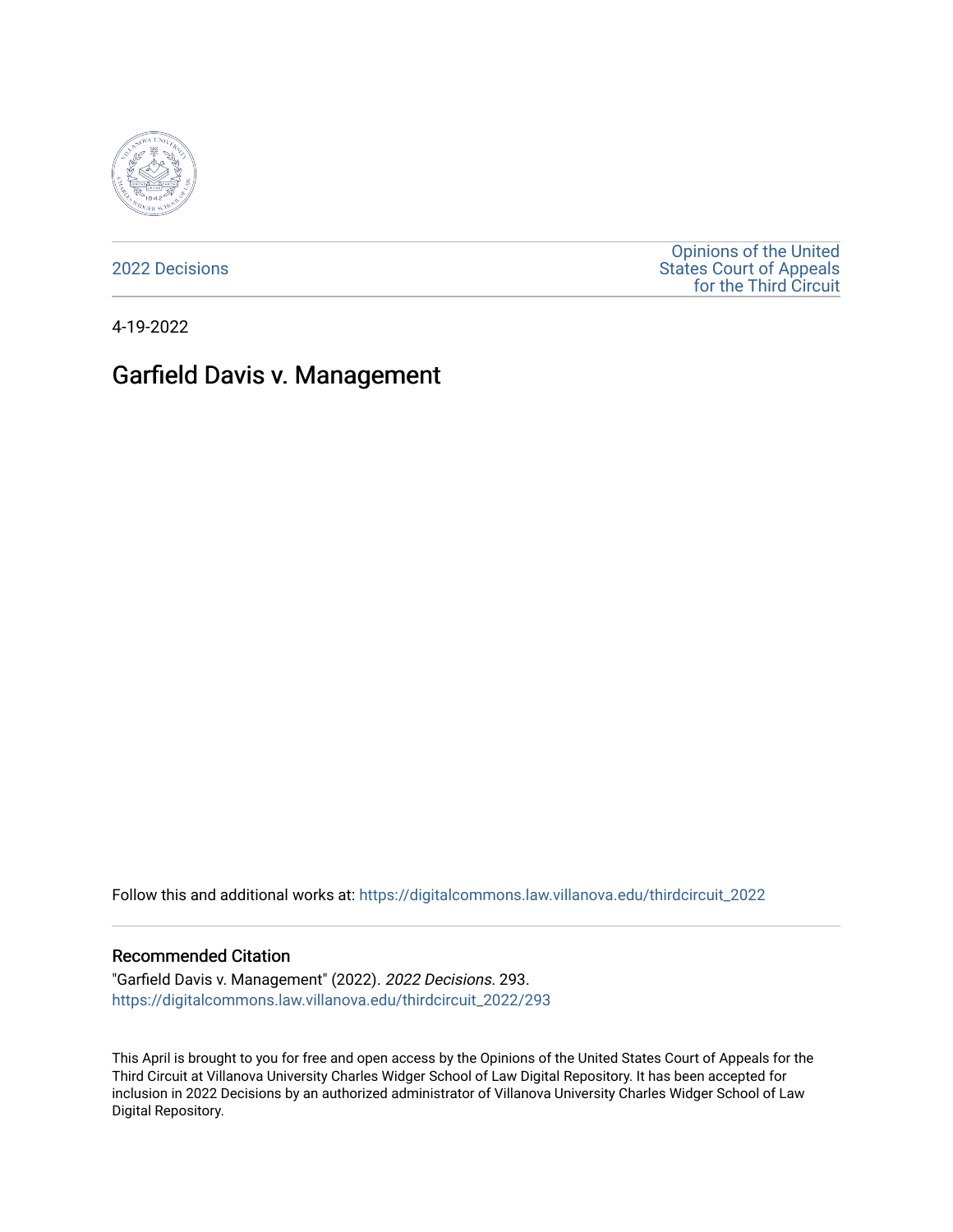#### **NOT PRECEDENTIAL**

### UNITED STATES COURT OF APPEALS FOR THE THIRD CIRCUIT

 $\mathcal{L}_\text{max}$  and  $\mathcal{L}_\text{max}$ 

No. 21-3124 \_\_\_\_\_\_\_\_\_\_\_

GARFIELD DAVIS, Appellant

v.

MANAGEMENT \_\_\_\_\_\_\_\_\_\_\_\_\_\_\_\_\_\_\_\_\_\_\_\_\_\_\_\_\_\_\_\_\_\_\_\_

On Appeal from the United States District Court for the District of New Jersey (D.C. No. 2-19-CV-18301) District Judge: Honorable Brian R. Martinotti

Submitted Pursuant to Third Circuit L.A.R. 34.1(a) on April 14, 2022

\_\_\_\_\_\_\_\_\_\_\_\_\_\_\_\_\_\_\_\_\_\_\_\_\_\_\_\_\_\_\_\_\_\_\_\_

Before: KRAUSE, BIBAS, and SCIRICA, Circuit Judges

(Opinion filed: April 19, 2022)

\_\_\_\_\_\_\_\_\_\_\_\_\_\_\_\_\_\_\_\_\_\_\_\_\_\_\_\_\_\_\_\_\_\_\_\_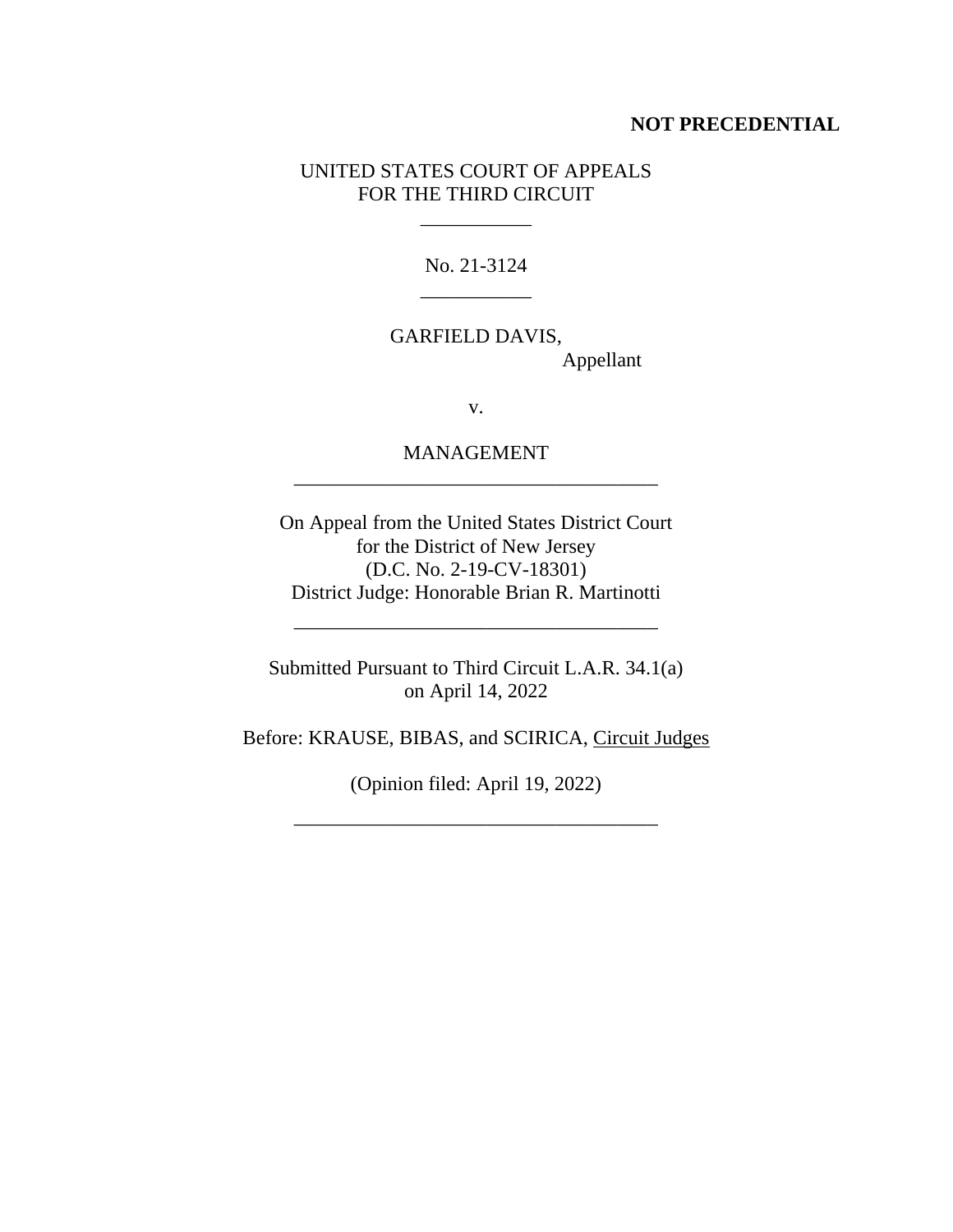## OPINION\* \_\_\_\_\_\_\_\_\_\_\_

\_\_\_\_\_\_\_\_\_\_\_

### PER CURIAM

Garfield Davis, proceeding pro se, appeals from an order of the District Court dismissing his civil action with prejudice. For the following reasons, we will vacate the District Court's judgment and remand for further proceedings.

In his first complaint, which was amended prior to the District Court acting on it, Davis named as defendants "Manag[e]ment[,] et al." ECF No. 3, at 1. He alleged that he was a "[b]lack senior citizen" and the victim of racial discrimination. Id. He claimed that it was the "[l]ong-standing [p]olicy and [p]ractice of those of Management . . . to allow a management official" to charge persons of color higher rent than was specified in their rental lease agreements, in violation of their Fourteenth Amendment rights. Id. After screening the complaint pursuant to 28 U.S.C. § 1915A, the District Court sua sponte dismissed it without prejudice and with leave to amend for failure comply with Fed. R. Civ. P. 8. ECF No. 4. The Court noted that an exhibit attached to the complaint identified the property management company as "Essex Plaza Co," but found that the complaint failed to identify a defendant. The District Court concluded that it therefore could not determine whether the complaint provided sufficient notice to "defendant(s)," stated a cause of action, or provided a basis for jurisdiction, as required by Rule 8(a). Id. at 3–4.

This disposition is not an opinion of the full Court and pursuant to I.O.P. 5.7 does not constitute binding precedent.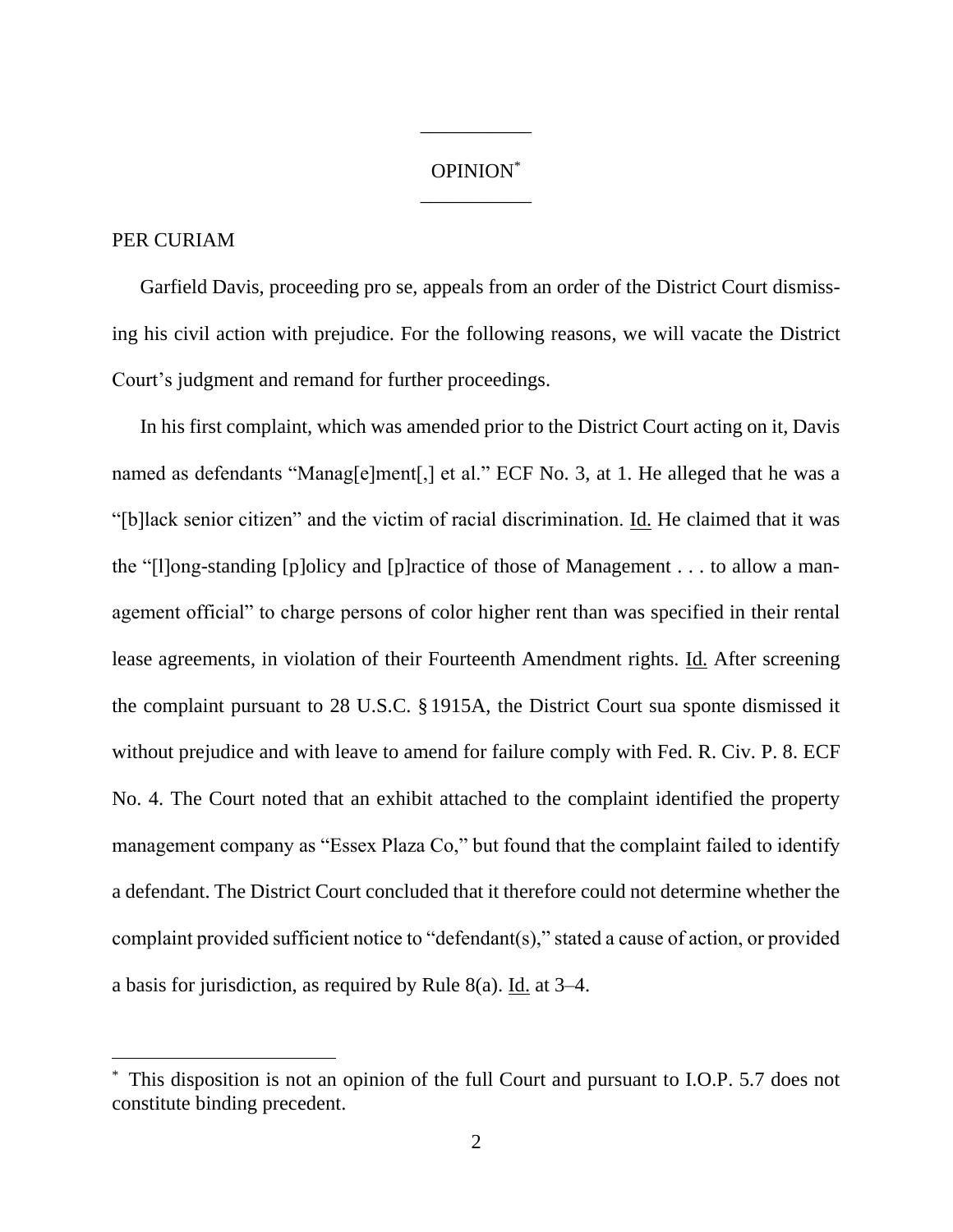Davis filed a second amended complaint alleging similar facts—that a management official acted under color of state law and pursuant to management policy and practice when he singled Davis out because of his race and required him either to pay a higher rent or face eviction. ECF No. 6, at 1–3. Davis asserted that the management staff's "names are not known but through a discovery can be found out." Id. at 2. The District Court again dismissed the complaint without prejudice under Rule 8(a), finding that it failed to remedy the deficiencies of the first complaint and identify a defendant. It provided Davis an opportunity to file "a third and final amended complaint." ECF No. 10.

In his third amended complaint, Davis alleged that "Management Staff Member Mr. Quin King" singled him out because of his race and required him to pay \$244 in rent, instead of the \$220 rent required by his lease, or face eviction. ECF No. 11, at 1–2. Davis asserted that he was "subjected to discrimination . . . while participating in a federally assisted housing program" which would not have occurred had "the management staff and its supervisory staff . . . been properly trained." Id. at 3–4. The District Court noted that Davis identified King as part of the Management staff and as someone "to whom the alleged discrimination can be attributed," but it emphasized that he had only listed "Management" as a defendant. ECF No. 14, at 3. The District Court, concluding that the complaint did not cure the deficiencies, dismissed it with prejudice for failure to pass muster under Rule 8 and closed the case. Davis timely appealed.

We have appellate jurisdiction pursuant to 28 U.S.C. §1291. We review a dismissal for failure to comply with Rule 8 for abuse of discretion. See In re Westinghouse Sec. Litig., 90 F.3d 696, 702 (3d Cir. 1996). To survive dismissal, the complaint "must not be so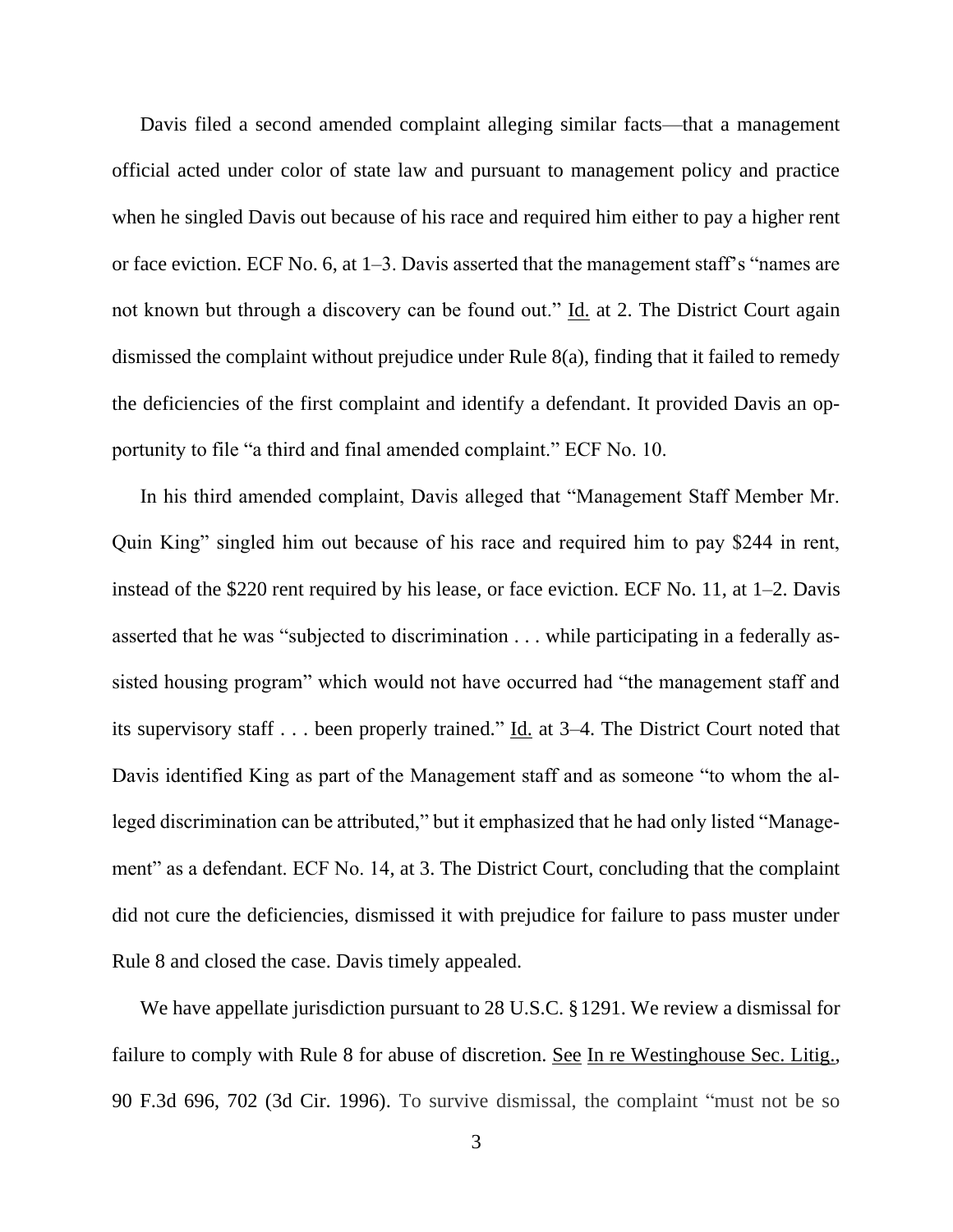undeveloped that it does not provide a defendant the type of notice of claim which is contemplated by Rule 8." Umland v. PLANCO Fin. Servs., Inc., 542 F.3d 59, 64 (3d Cir. 2008) (quotation marks and citation omitted).

Upon review, we disagree with the District Court that Davis's pleadings, when liberally construed, fail to substantially comply with Rule 8. See Garrett v. Wexford Health, 938 F.3d 69, 92 (3d Cir. 2019) (recognizing that "a court must make reasonable allowances to protect pro se litigants from the inadvertent forfeiture of important rights due merely to their lack of legal training"). "Rule 8 imposes minimal burdens on the plaintiff at the pleading stage," requiring only "a short and plain statement" of the claims and the grounds for jurisdiction. Id. Its purpose is to ensure that pleadings include the requisite who, what, and why, that is, to "give the *defendant* fair notice of *what* the plaintiff's claim is and the *grounds* upon which it rests." Leatherman v. Tarrant Cty. Narcotics Intelligence & Coordination Unit, 507 U.S. 163, 168 (1993) (internal quotation marks omitted and emphasis added).

As to the "who," the pleadings must "identif[y] discrete defendants." Garrett, 938 F.3d at 93. In his third amended complaint, Davis specifically stated that he was "bring[ing] this action against Management[,] a private entity." ECF No. 11, at 5. Far from being "unidentified and vague," as the District Court found, the intended defendant is identifiable by the pleadings as Essex Plaza Management Associates (EPMA) or one of its affiliates. See Fed. R. Civ. P. 10(c) (providing that "[a] copy of any written instrument which is an exhibit to a pleading is a part thereof for all purposes"); see also Yeseta v. Baima, 837 F.2d 380, 383 (9th Cir. 1988) (recognizing that the failure to list a defendant in the caption is not fatal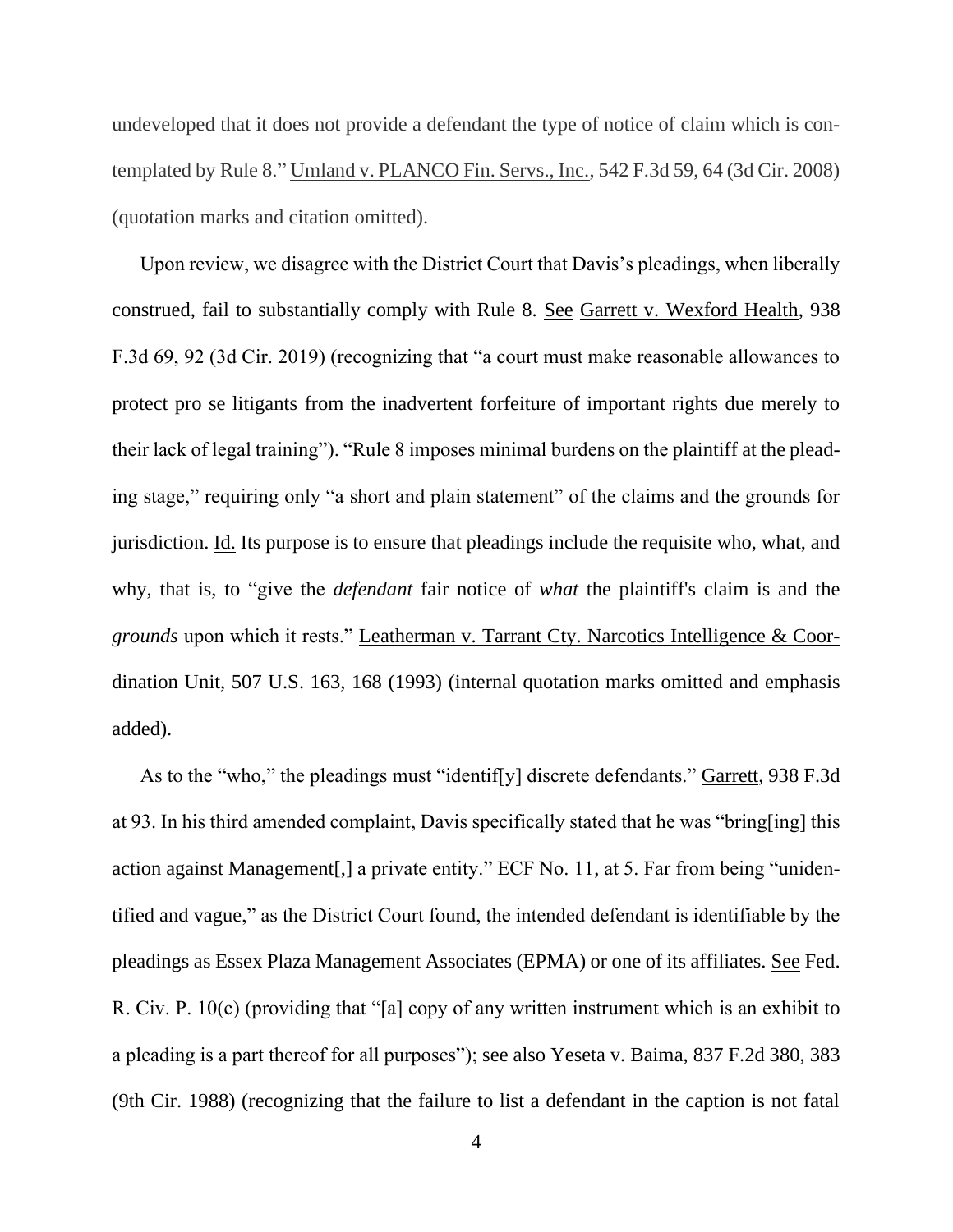where the allegations in the body of the complaint sufficiently identify the party).

For example, the exhibits indicate that Davis rented a unit in "Essex Plaza I," a property managed by "Essex Plaza Co," for which he received Section 8 rent subsidies from the U.S. Department of Housing and Urban Development (HUD). See ECF No. 12, at 14-16, 24. Also, the exhibits include "Lease Amendment[s]" from the "Property Manager—Essex Plaza Co" advising Davis of adjustments to his monthly rent, a "Resident Ledger" from "Essex Plaza Co" listing his rental payments, a "Lease Addendum" identifying his landlord as "Essex Plaza I," and a "Notice to Quit and Notice of Rent Increase to Market Rent" from the Manager of Essex Plaza I on EPMA's letterhead. See id. at 15-16, 23. Moreover, Davis provided a handwritten "Summons . . . against Management of 1060 Broad St. 07102," see ECF No. 3-2, at 10, and requested that the Court direct service on the defendant at that address, see ECF Nos. 11, at 3–4, which is both his mailing address and the address listed for Essex Plaza Co, Essex Plaza I, and EPMA. See Nos. 3-2, at 5; 12, at 22–23. To the extent that it is unclear which "Essex" entity is the proper defendant, Davis should have been given the opportunity he requested to identify it through discovery. See Munz v. Parr, 758 F.2d 1254, 1257 (8th Cir. 1985) (recognizing that "[d]ismissal is proper only when it appears that the true identity of the defendant cannot be learned through discovery or the court's intervention"); accord Schiff v. Kennedy, 691 F.2d 196, 198 (4th Cir. 1982).

As to the "what" and "why," Davis plainly alleged that the "Management" of his rental property, through its staff, discriminated against him on the basis of race in violation of Title VI of the Civil Rights Act, 42 U.S.C. §2000d, which provides that "[n]o person in the United States shall, on the ground of race . . . be excluded from participation in, be denied